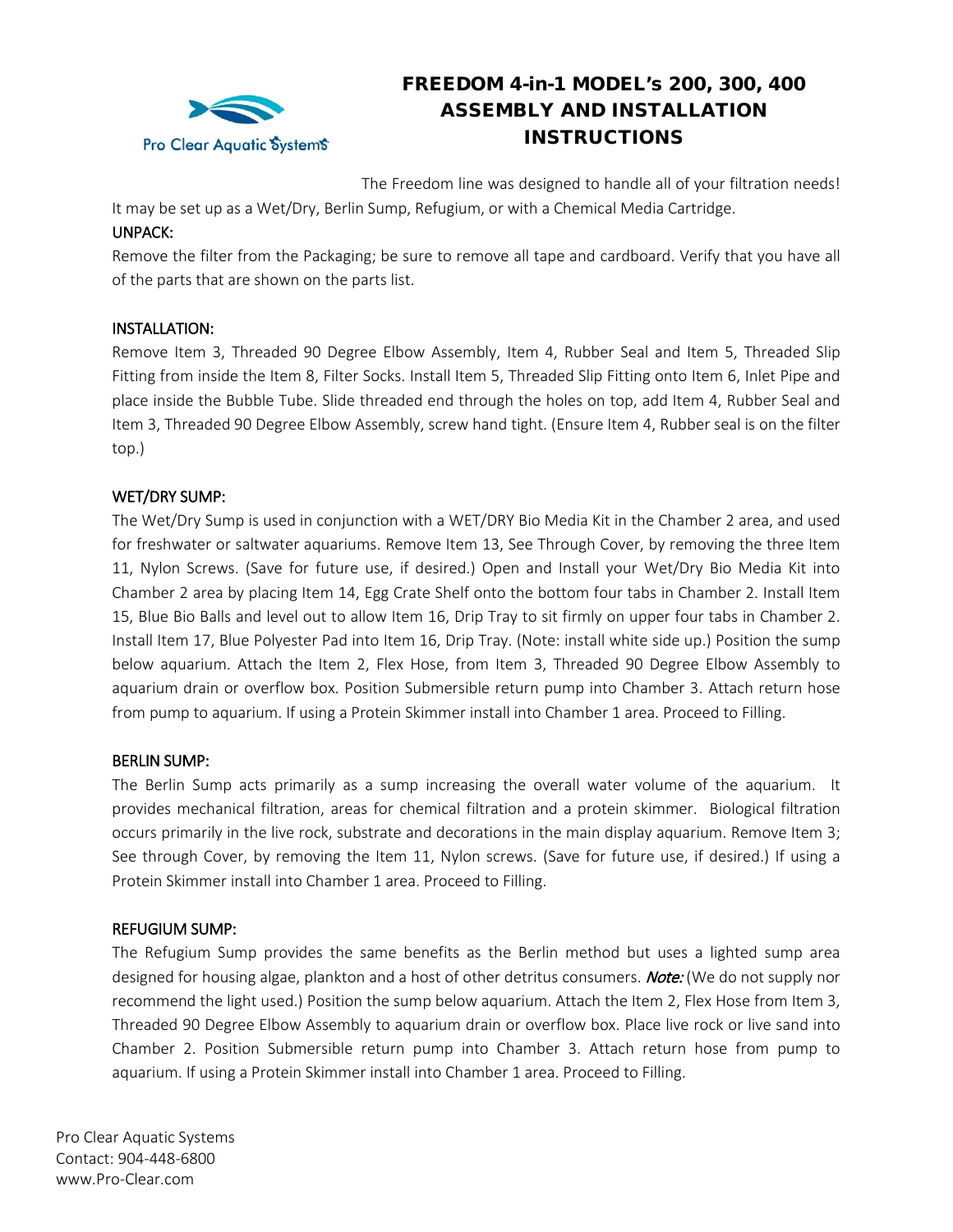## Chemical Media Cartridge:

The Chemical Media Cartridge is placed in the Chemical Media Canal™ and functions with the use of your choice of chemical additives in the Chemical Media Cartridge compartments. After filling the Chemical Media Cartridge with additives, simply hang onto the slots provide in the Chemical Media Canal™.

Proceed to Filling.

- 1. Fill Chamber 1 with water until it flows into Chamber 2. Continue until water level in Chamber 3 is 1" to 2" over the pump.
- 2. Fill aquarium until it flows thru the overflow box. Turn the submersible pump on; fill sump with additional water until the water level is running steadily 1" to 2" over the pump. Mark water level in Chamber 3 with a marker.
- 3. Turn off submersible pump and check water level. Wait 15 minutes to insure water movement has ceased. Mark water level in Chamber 3 with a marker.
- 4. Measure the distance between the 2 marks and add 1 inch, this is the max fill level of the sump. Install Max Water Level sticker. The sump should never be filled above this level to prevent overflows during power outages.
- 5. The Item 10, Adjustable Water Flow Gate may be adjusted up or down to control the flow rate of water into Chamber 2.

# MAINTENANCE:

This should be performed as required. Algae should not be allowed to build up on any parts of the FREEDOM™ 4-in-1. The Item 12, Blue Foam Block should be removed and rinsed in fresh water when doing a water change. The Item 8, Filter Socks should be removed and cleaned every 2 weeks or as needed, especially after cleaning the aquarium. This may be accomplished be turning socks inside out and rinsing with freshwater. You may need to soak overnight in 1 part bleach to 10 parts water; we suggest purchasing an extra set of socks when this is required. Any evaporation taking place in the aquarium will be transferred to the sump area causing the water level to drop in the sump. Fresh water must be added directly to the sump, as needed, to prevent the system from running dry and to maintain constant salinity.

This Pro Clear Aquatic Systems product is covered by a Limited Lifetime Warranty for the original purchaser against defects in materials or workmanship (receipt required).